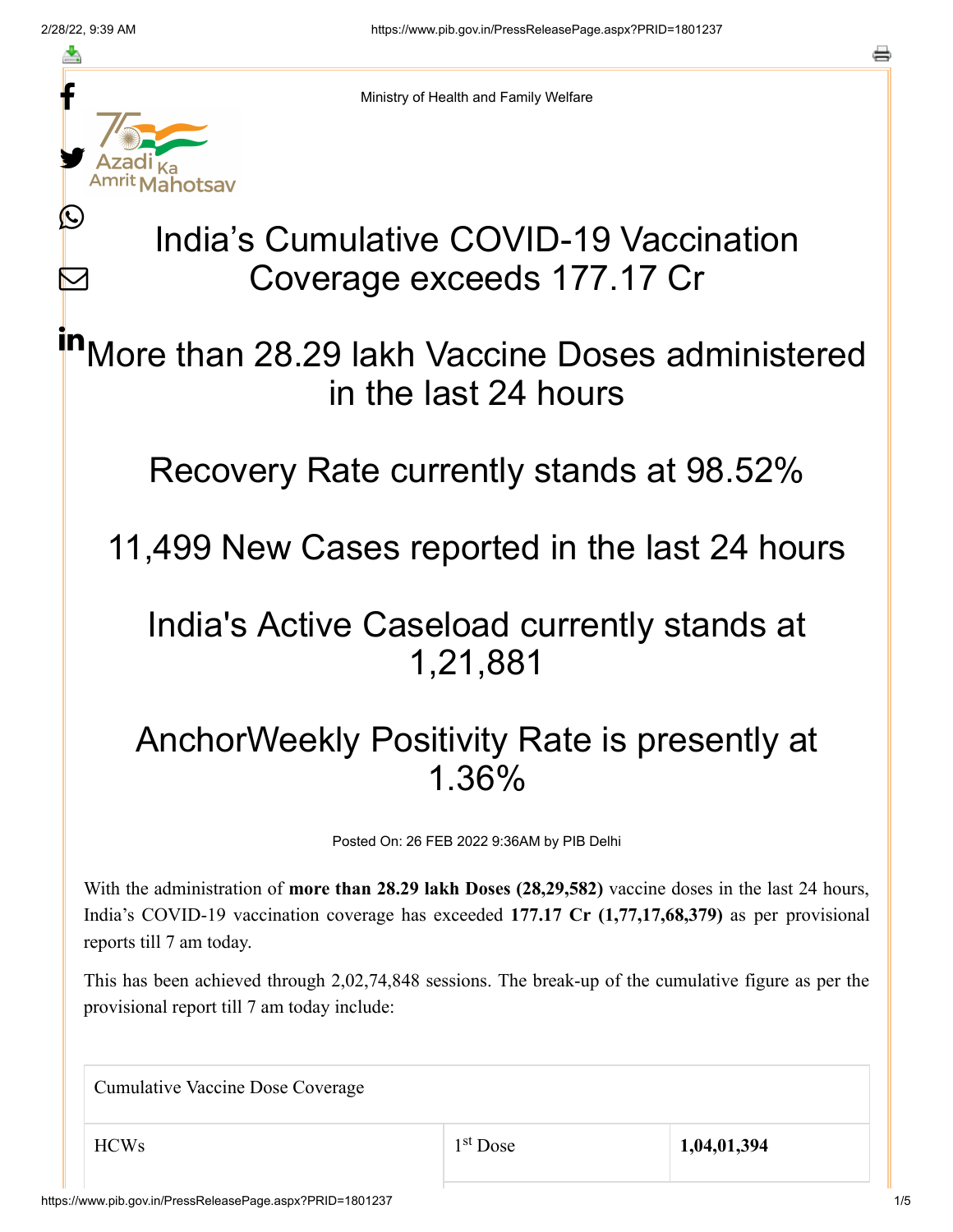| f                       |                        | $2nd$ Dose             | 99,64,600       |
|-------------------------|------------------------|------------------------|-----------------|
| $\mathbf{\Omega}$<br>in |                        | <b>Precaution Dose</b> | 41,53,359       |
|                         | <b>FLWs</b>            | $1st$ Dose             | 1,84,09,185     |
|                         |                        | $2nd$ Dose             | 1,74,37,383     |
|                         |                        | <b>Precaution Dose</b> | 61,69,355       |
|                         | Age Group 15-18 years  | 1 <sup>st</sup> Dose   | 5,46,26,590     |
|                         |                        | $2nd$ Dose             | 2,66,21,387     |
|                         | Age Group 18-44 years  | 1 <sup>st</sup> Dose   | 55, 15, 18, 506 |
|                         |                        | $2nd$ Dose             | 44,25,41,964    |
|                         | Age Group 45-59 years  | 1 <sup>st</sup> Dose   | 20,22,28,106    |
|                         |                        | $2nd$ Dose             | 17,97,88,657    |
|                         | Over 60 years          | $1st$ Dose             | 12,63,72,223    |
|                         |                        | $2nd$ Dose             | 11,19,95,124    |
|                         |                        | <b>Precaution Dose</b> | 95,40,546       |
|                         | <b>Precaution Dose</b> |                        | 1,98,63,260     |
|                         | Total                  |                        | 1,77,17,68,379  |

**23,598** patients have recovered in the last 24 hours and the cumulative tally of recovered patients (since the beginning of the pandemic) is now at **4,22,70,482.**

Consequently, India's recovery rate stands at **98.52%.**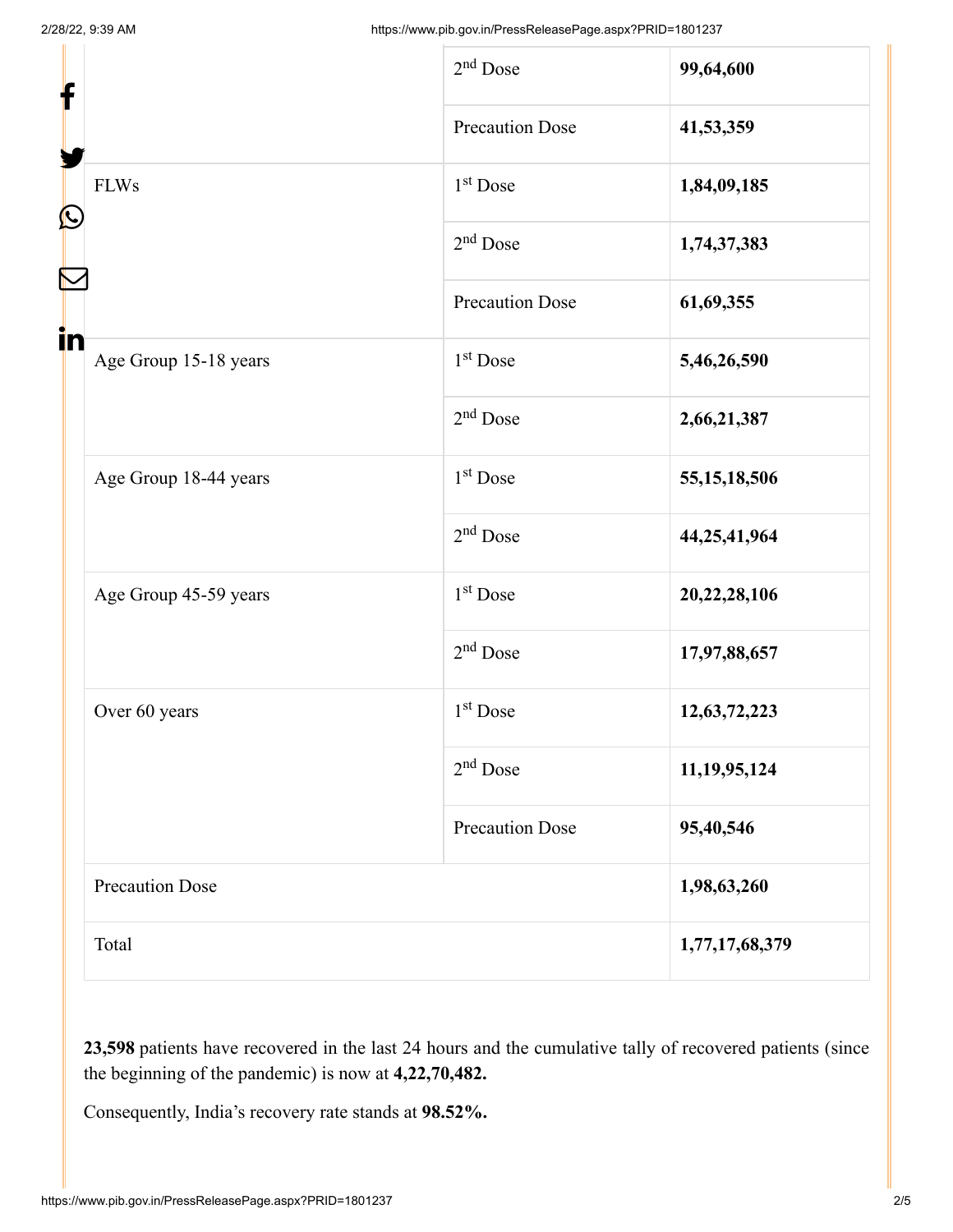2/28/22, 9:39 AM https://www.pib.gov.in/PressReleasePage.aspx?PRID=1801237



**11,499 new cases** were reported in the last 24 hours.



India's Active Caseload is presently at **1,21,881.** Active cases constitute **0.28%** of the country's total Positive Cases**.**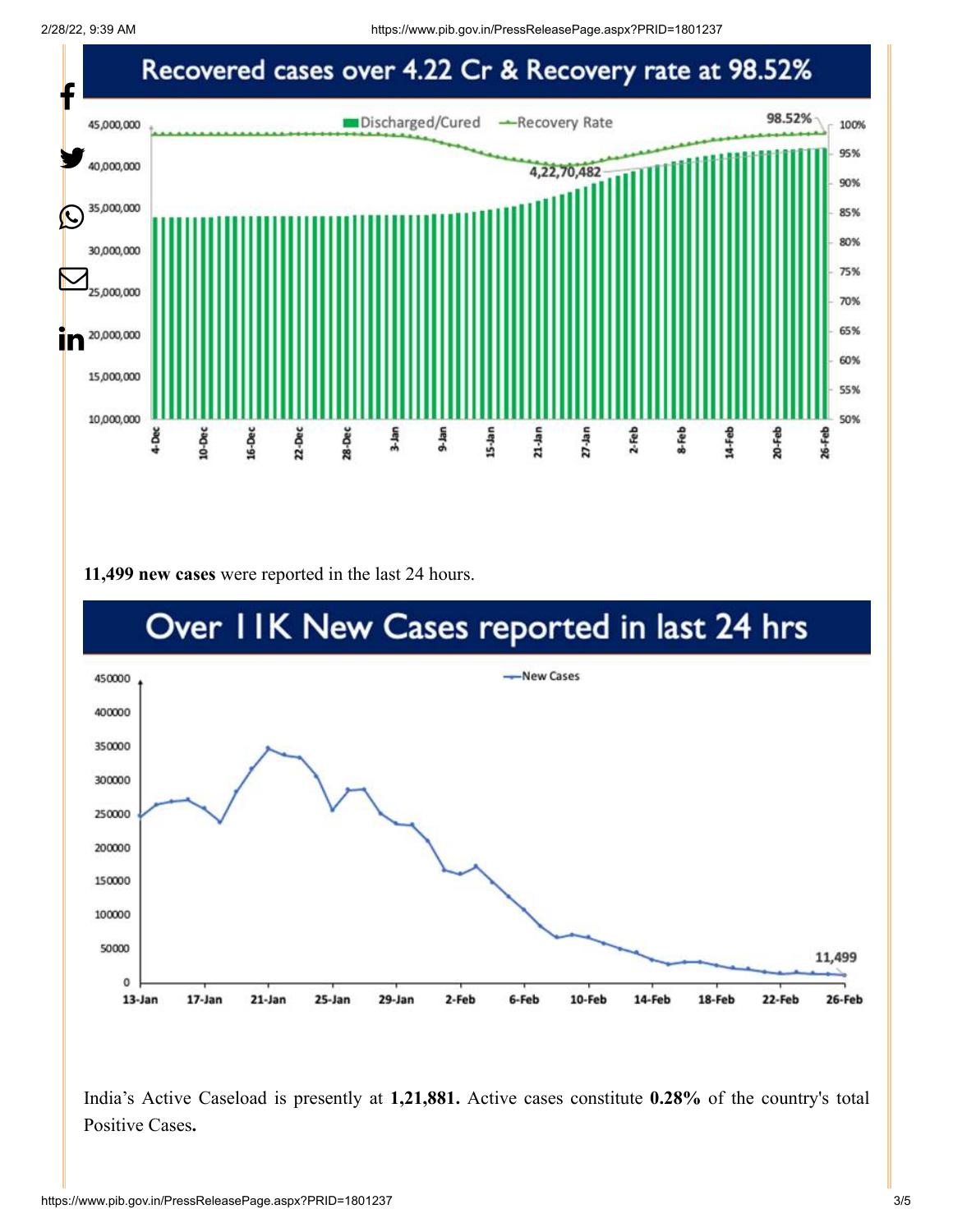

The testing capacity across the country continues to be expanded. The last 24 hours saw a total of **11,36,133** tests being conducted. India has so far conducted over **76.57 Cr (76,57,35,314**) cumulative tests.

While testing capacity has been enhanced across the country, **Weekly Positivity Rate** in the country currently **stands at 1.36%** and the **Daily Positivity rate is reported to be 1.01%.**